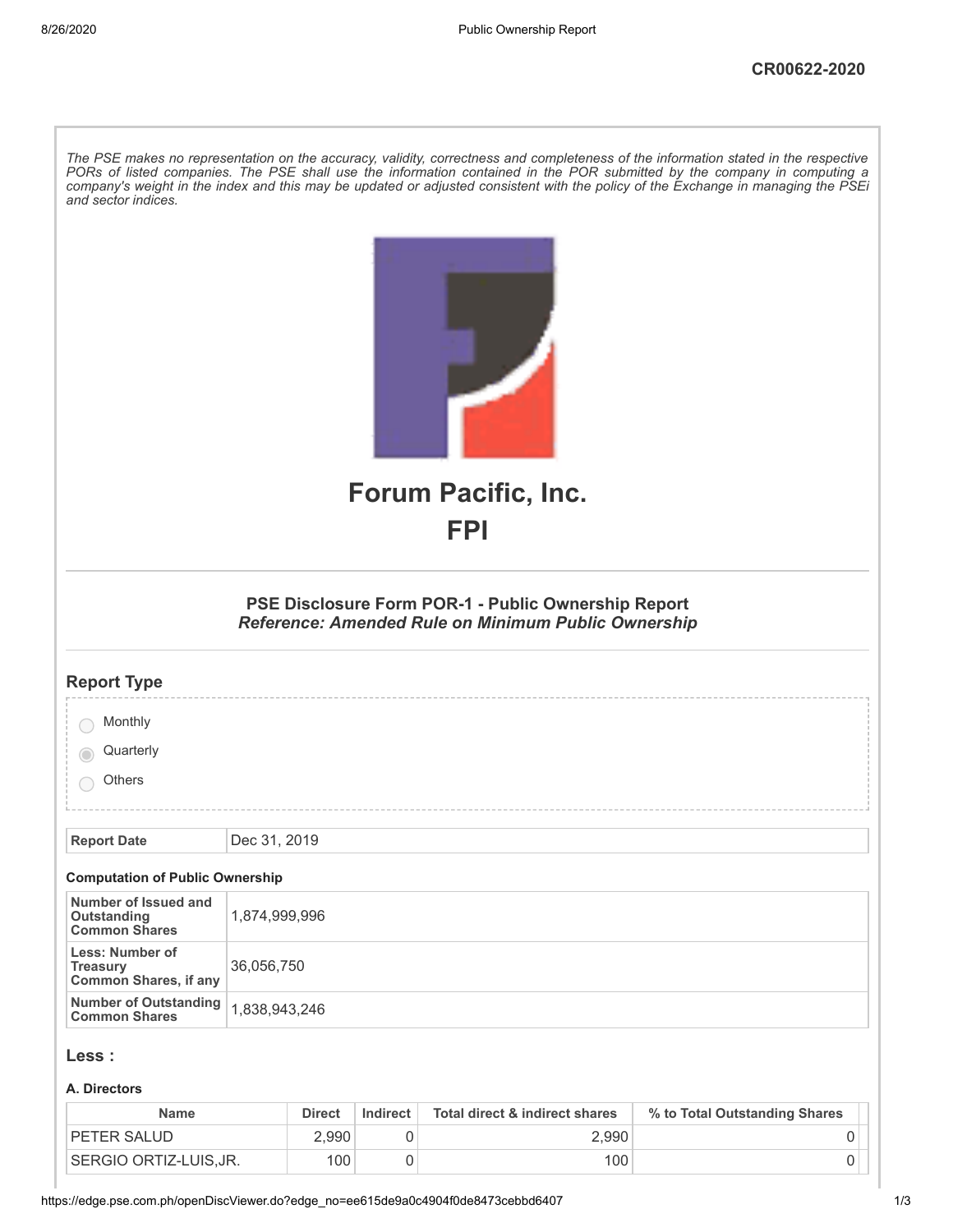| <b>KENNETH GATCHALIAN</b> | 100     | 100     |     |
|---------------------------|---------|---------|-----|
| <b>ELVIRA TING</b>        | 400,001 | 400,001 | 0.2 |
| LAMBERTO MERCADO, JR.     | 100     | 100     |     |
| <b>BYOUNG HYUN SUH</b>    | 1,000   | 1,000   |     |
| ARTHUR PONSARAN           |         |         |     |
| <b>JOAQUIN OBIETA</b>     |         |         |     |
| <b>OMAR GUINOMLA</b>      | 100     | 100     |     |
| <b>RICHARD RICARDO</b>    | 100     | 100     |     |
| <b>RUBEN TORRES</b>       | 100     | 100     |     |
|                           | 404,593 | 404,593 | 0.2 |

#### B. Officers

| <b>Name</b> | <b>Direct</b> | Indirect | Total direct & indirect shares | % to Total Outstanding Shares |
|-------------|---------------|----------|--------------------------------|-------------------------------|
|             |               |          |                                |                               |
|             |               |          |                                |                               |

#### C. Principal/Substantial Stockholders

| <b>Name</b>                                 | <b>Direct</b> | Indirect | <b>Total direct &amp; indirect</b><br>shares | % to Total Outstanding<br><b>Shares</b> |
|---------------------------------------------|---------------|----------|----------------------------------------------|-----------------------------------------|
| INTERNATIONAL POLYMER<br><b>CORPORATION</b> | 496,887,494   |          | 496,887,494                                  | 27.02                                   |
| THE WELLEX GROUP, INC.                      | 376,950,000   |          | 376,950,000                                  | 20.49                                   |
|                                             | 873,837,494   | 0        | 873,837,494                                  | 47.51                                   |

### D. Affiliates

| <b>Name</b> | <b>Direct</b> | Indirect | Total direct & indirect shares | % to Total Outstanding Shares |
|-------------|---------------|----------|--------------------------------|-------------------------------|
|             |               |          |                                |                               |
|             |               |          |                                |                               |

# E. Government

| <b>Name</b> | <b>Direct</b> | Indirect | Total direct & indirect shares | % to Total Outstanding Shares |
|-------------|---------------|----------|--------------------------------|-------------------------------|
|             |               |          |                                |                               |
|             |               |          |                                |                               |

### F. Banks

| <b>Name</b> | <b>Direct</b> | Indirect | Total direct & indirect shares | % to Total Outstanding Shares |
|-------------|---------------|----------|--------------------------------|-------------------------------|
|             |               |          |                                |                               |
|             |               |          |                                |                               |

#### G. Employees

| <b>Name</b> | <b>Direct</b> | Indirect | Total direct & indirect shares | % to Total Outstanding Shares |
|-------------|---------------|----------|--------------------------------|-------------------------------|
|             |               |          |                                |                               |
|             |               |          |                                |                               |

#### H. Lock-Up Shares

| <b>Name</b> | <b>Direct</b> | Indirect | Total direct & indirect shares | % to Total Outstanding Shares |
|-------------|---------------|----------|--------------------------------|-------------------------------|
|             |               |          |                                |                               |
|             |               |          |                                |                               |

## I. Others

| <b>Name</b> | <b>Direct</b> | Total direct & indirect shares | % to Total Outstanding Shares |  |
|-------------|---------------|--------------------------------|-------------------------------|--|
|             |               |                                |                               |  |